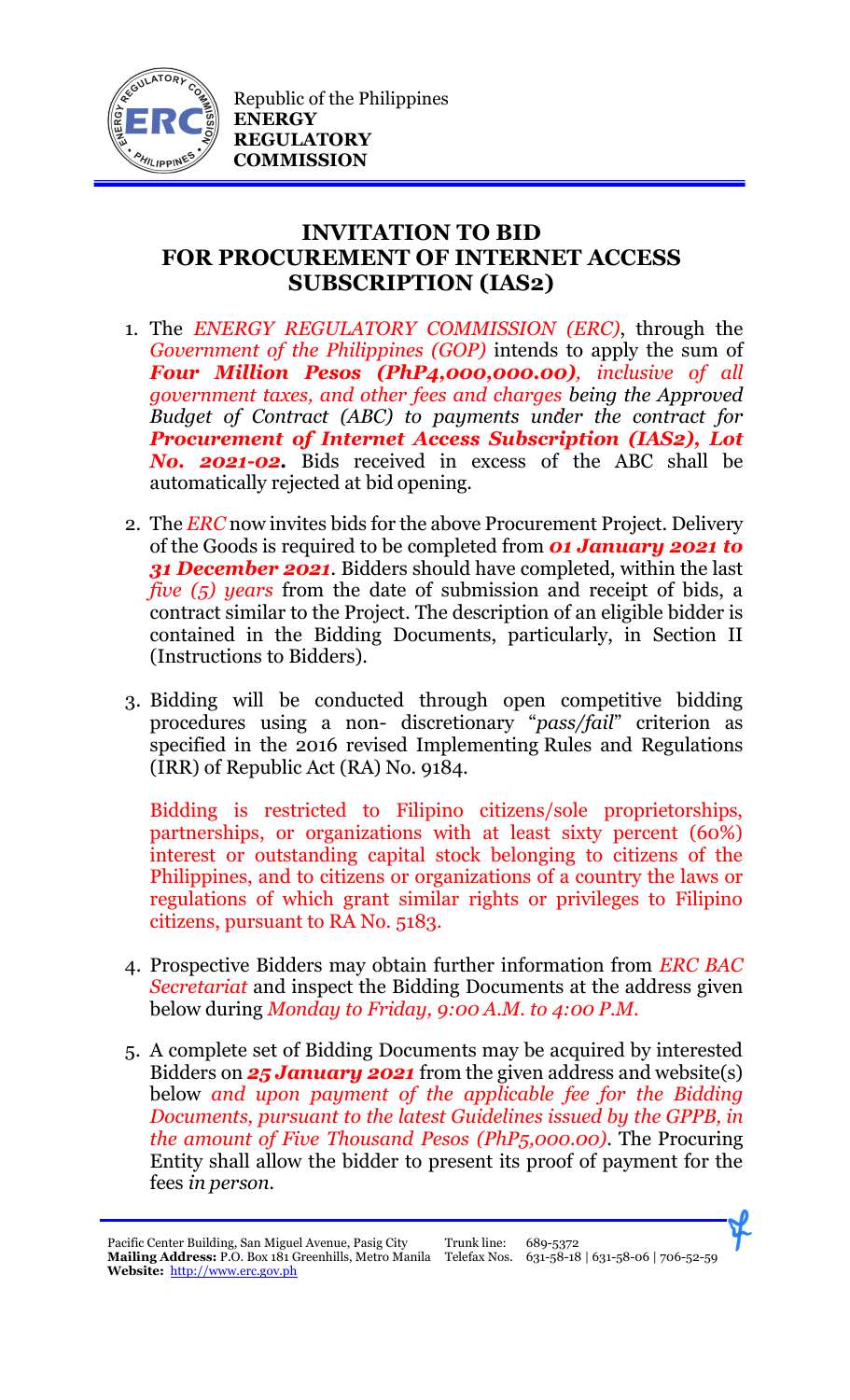6. The *ERC BAC* will hold a Pre-Bid Conference<sup>1</sup> , which shall be open to prospective bidders, on *02 February 2021, 01:00 P.M. through videoconferencing via MS Teams, which can be accessed through:*

[https://teams.microsoft.com/l/meetup](https://teams.microsoft.com/l/meetup-join/19%3ameeting_Y2ZlNjAyYzctOWVhMi00ZWE1LWI0ZWQtYjI5ZDBiYTk1ZGYw%40thread.v2/0?context=%7b%22Tid%22%3a%220f0dac9f-433c-41ba-9f57-42be6fe671a9%22%2c%22Oid%22%3a%22638c224b-aae0-4a1f-95d8-6b417df5646d%22%7d)[join/19%3ameeting\\_Y2ZlNjAyYzctOWVhMi00ZWE1LWI0ZWQtYjI](https://teams.microsoft.com/l/meetup-join/19%3ameeting_Y2ZlNjAyYzctOWVhMi00ZWE1LWI0ZWQtYjI5ZDBiYTk1ZGYw%40thread.v2/0?context=%7b%22Tid%22%3a%220f0dac9f-433c-41ba-9f57-42be6fe671a9%22%2c%22Oid%22%3a%22638c224b-aae0-4a1f-95d8-6b417df5646d%22%7d) [5ZDBiYTk1ZGYw%40thread.v2/0?context=%7b%22Tid%22%3a%22](https://teams.microsoft.com/l/meetup-join/19%3ameeting_Y2ZlNjAyYzctOWVhMi00ZWE1LWI0ZWQtYjI5ZDBiYTk1ZGYw%40thread.v2/0?context=%7b%22Tid%22%3a%220f0dac9f-433c-41ba-9f57-42be6fe671a9%22%2c%22Oid%22%3a%22638c224b-aae0-4a1f-95d8-6b417df5646d%22%7d) [0f0dac9f-433c-41ba-9f57-](https://teams.microsoft.com/l/meetup-join/19%3ameeting_Y2ZlNjAyYzctOWVhMi00ZWE1LWI0ZWQtYjI5ZDBiYTk1ZGYw%40thread.v2/0?context=%7b%22Tid%22%3a%220f0dac9f-433c-41ba-9f57-42be6fe671a9%22%2c%22Oid%22%3a%22638c224b-aae0-4a1f-95d8-6b417df5646d%22%7d) [42be6fe671a9%22%2c%22Oid%22%3a%22638c224b-aae0-4a1f-](https://teams.microsoft.com/l/meetup-join/19%3ameeting_Y2ZlNjAyYzctOWVhMi00ZWE1LWI0ZWQtYjI5ZDBiYTk1ZGYw%40thread.v2/0?context=%7b%22Tid%22%3a%220f0dac9f-433c-41ba-9f57-42be6fe671a9%22%2c%22Oid%22%3a%22638c224b-aae0-4a1f-95d8-6b417df5646d%22%7d)[95d8-6b417df5646d%22%7d](https://teams.microsoft.com/l/meetup-join/19%3ameeting_Y2ZlNjAyYzctOWVhMi00ZWE1LWI0ZWQtYjI5ZDBiYTk1ZGYw%40thread.v2/0?context=%7b%22Tid%22%3a%220f0dac9f-433c-41ba-9f57-42be6fe671a9%22%2c%22Oid%22%3a%22638c224b-aae0-4a1f-95d8-6b417df5646d%22%7d)

- 7. Bids must be duly received by the BAC Secretariat through manual submission at the office address indicated below on or before *16 February 2021, 12:00 P.M.* Late bids shall not be accepted. Bidders are requested to submit one (1) original and one (1) copy of their bids. Bidders are likewise requested to bring the originals of the documents submitted and present the same for comparison during the bid opening.
- 8. All Bids must be accompanied by a bid security in any of the acceptable forms and in the amount stated in **ITB** Clause 14.
- 9. Bid opening shall be on *16 February 2021, 01:00 P.M.* at the given address below. Bids will be opened in the presence of the bidders' representatives who choose to attend the activity.
- 10. The *ERC* reserves the right to reject any and all bids, declare a failure of bidding, or not award the contract at any time prior to contract award in accordance with Sections 35.6 and 41 of the 2016 revised IRR of RA No. 9184, without thereby incurring any liability to the affected bidder or bidders.
- 11. For further information, please refer to:

**Atty. Arjay Louie Eu B. Cuanan** *BAC Secretariat Chairperson ENERGY REGULATORY COMMISSION Mezzanine Floor, Pacific Center Building, 33 San Miguel Avenue, Pasig City Telephone No. (02) 8689-5272 / 09176590988 [procurement.erc@gmail.com](mailto:procurement.erc@gmail.com) / [abcuanan.erc@gmail.com](mailto:abcuanan.erc@gmail.com) [www.erc.gov.ph](http://www.erc.gov.ph/)*